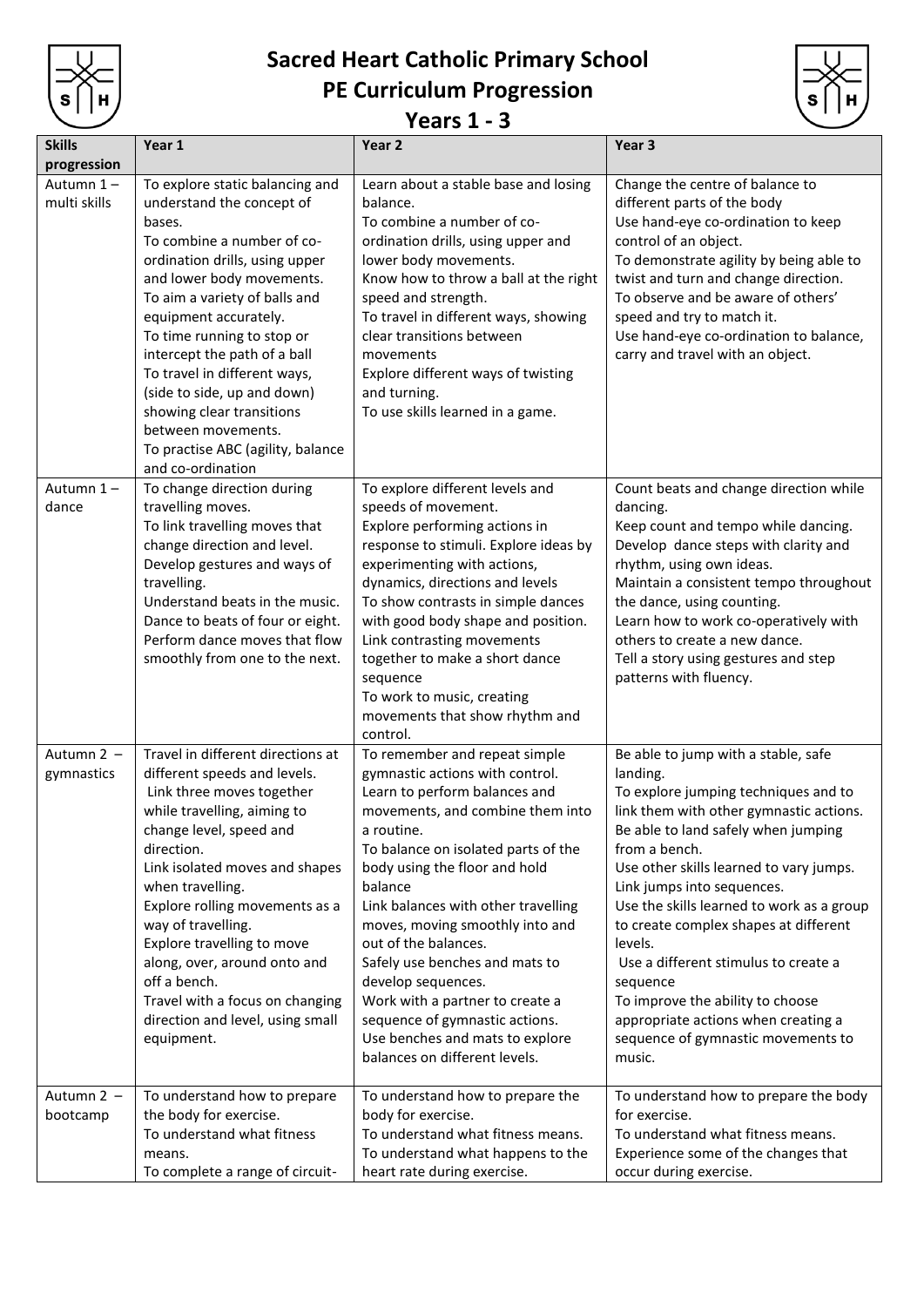|                      | based activities and understand                                | Develop agility and co-ordination.                                     | Raise heart rate.                                                                |
|----------------------|----------------------------------------------------------------|------------------------------------------------------------------------|----------------------------------------------------------------------------------|
|                      | the reason for doing them.<br>To understand what happens to    | Perform simple patterns of<br>movement.                                | Develop agility and co-ordination.<br>Perform simple patterns of movement.       |
|                      | the heart rate during exercise.                                |                                                                        |                                                                                  |
|                      | Develop agility and co-                                        |                                                                        |                                                                                  |
|                      | ordination.                                                    |                                                                        |                                                                                  |
|                      | Perform simple patterns of                                     |                                                                        |                                                                                  |
|                      | movement.                                                      |                                                                        |                                                                                  |
| Spring $1-$          | Learn how to hop - same foot                                   | Consolidate skipping techniques.                                       | Explore different ways of skipping.                                              |
| skip to the<br>beat  | to same foot.<br>Learn how to jump - two feet                  | Raise the heart rate in order to<br>improve personal fitness           | Practise techniques learned in previous<br>years. Observe and comment on others' |
|                      | to two feet.                                                   | Hop consistently.                                                      | performance. Be aware of safety                                                  |
|                      | Be able to do these two                                        | Jump with control.                                                     | aspects concerned with skipping.                                                 |
|                      | activities on the move.                                        | Skip with good technique.                                              | Participate in large rope skipping.                                              |
|                      | Develop the 'step hop'                                         | Improve awareness of where the                                         | Develop large rope skipping technique.                                           |
|                      | technique for a good skip                                      | rope is when skipping.                                                 | Skip with a partner.                                                             |
|                      | without a rope.                                                | Improve control of the rope and                                        | Compose a sequence of skipping moves.                                            |
|                      | Explore the action of skipping                                 | running skip technique.                                                | Perform skipping moves in a routine.                                             |
|                      | at a low level.                                                | To skip with control and balance.                                      | Perform large rope skipping with good                                            |
|                      | Learn how to skip with a rope.<br>Explore different ways of    |                                                                        | technique and to songs or rhymes.                                                |
|                      | skipping.                                                      |                                                                        |                                                                                  |
|                      | Perform a skipping circuit with                                |                                                                        |                                                                                  |
|                      | knowledge and understanding.                                   |                                                                        |                                                                                  |
| Spring $1 -$         | Develop balance, agility and co-                               | To identify techniques to improve                                      | To identify techniques to improve                                                |
| gymfit               | ordination.                                                    | balance                                                                | balance                                                                          |
| circuits             | Perform using simple                                           | The children will master basic                                         | To practise a range of gymnastic skills                                          |
|                      | movement patterns<br>The children will master basic            | movements, as well as developing<br>balance, agility and co-ordination | through a series of circuits.<br>To perform a range of gymnastic skills          |
|                      | movements, as well as                                          | To perform a range of gymnastic                                        | with increased accuracy.                                                         |
|                      | developing balance, agility and                                | skills with increased accuracy.                                        | To perform a sequence of gymnastic                                               |
|                      | co-ordination.                                                 |                                                                        | moves within a circuit.                                                          |
|                      | To perform a sequence of                                       |                                                                        | To evaluate my performance of                                                    |
|                      | gymnastic moves within a                                       |                                                                        | gymnastic moves within a circuit.                                                |
|                      | circuit.                                                       |                                                                        |                                                                                  |
|                      | To evaluate my performance of<br>gymnastic moves within a      |                                                                        |                                                                                  |
|                      | circuit.                                                       |                                                                        |                                                                                  |
| Spring $2 -$         | To explore running at a variety                                | To run efficiently using the arms.                                     | Demonstrate good use of arms when                                                |
| running              | of speeds and in a variety of                                  | To demonstrate running with                                            | running at different speeds.                                                     |
| (mighty              | styles                                                         | balance and co-ordination.                                             | Analyse others' running technique and                                            |
| movers)              | Understand what happens to                                     | Run for one minute without                                             | suggest ways of improving.                                                       |
|                      | our breathing during exercise,                                 | stopping.                                                              | To work as a team in a running situation                                         |
|                      | and why it changes.                                            | Learn some of the changes that<br>happen to the body during exercise   | Learn how to hand over in an efficient<br>manner. Understand the reason for      |
|                      | To run at different speeds and<br>in different directions with | Develop running technique with                                         | warming up.                                                                      |
|                      | control.                                                       | good balance and co-ordination                                         | To understand the value of a running-                                            |
|                      | To understand the purpose of a                                 |                                                                        | based circuit and the impact it can have                                         |
|                      | circuit and how it can improve                                 |                                                                        | on health.                                                                       |
|                      | fitness                                                        |                                                                        | To improve fitness by raising the heart                                          |
|                      | Understand the importance of                                   |                                                                        | rate.                                                                            |
|                      | using the arms when running                                    |                                                                        |                                                                                  |
| Spring $2 -$<br>core | Learn how to control<br>breathing. Learn how to                | Learn how to maintain a good bridge<br>using core strength.            | To improve core strength and agility,<br>and understand why they are important.  |
| strength             | support body weight                                            | Use arms effectively when running.                                     | Learn techniques for moves that are                                              |
|                      | Understand what core and                                       | Improve plank technique.                                               | similar to those used in Pilates.                                                |
|                      | agility are, and why they are                                  | Maintain a wheelbarrow walk for                                        | Be able to link agility and core strength                                        |
|                      | important.                                                     | longer period of time, using core                                      | activities together in an appropriate                                            |
|                      | Perform a movement that                                        | strength.                                                              | way.                                                                             |
|                      | demonstrates good                                              | Perform a small crunch and                                             | Be able to perform core strength moves                                           |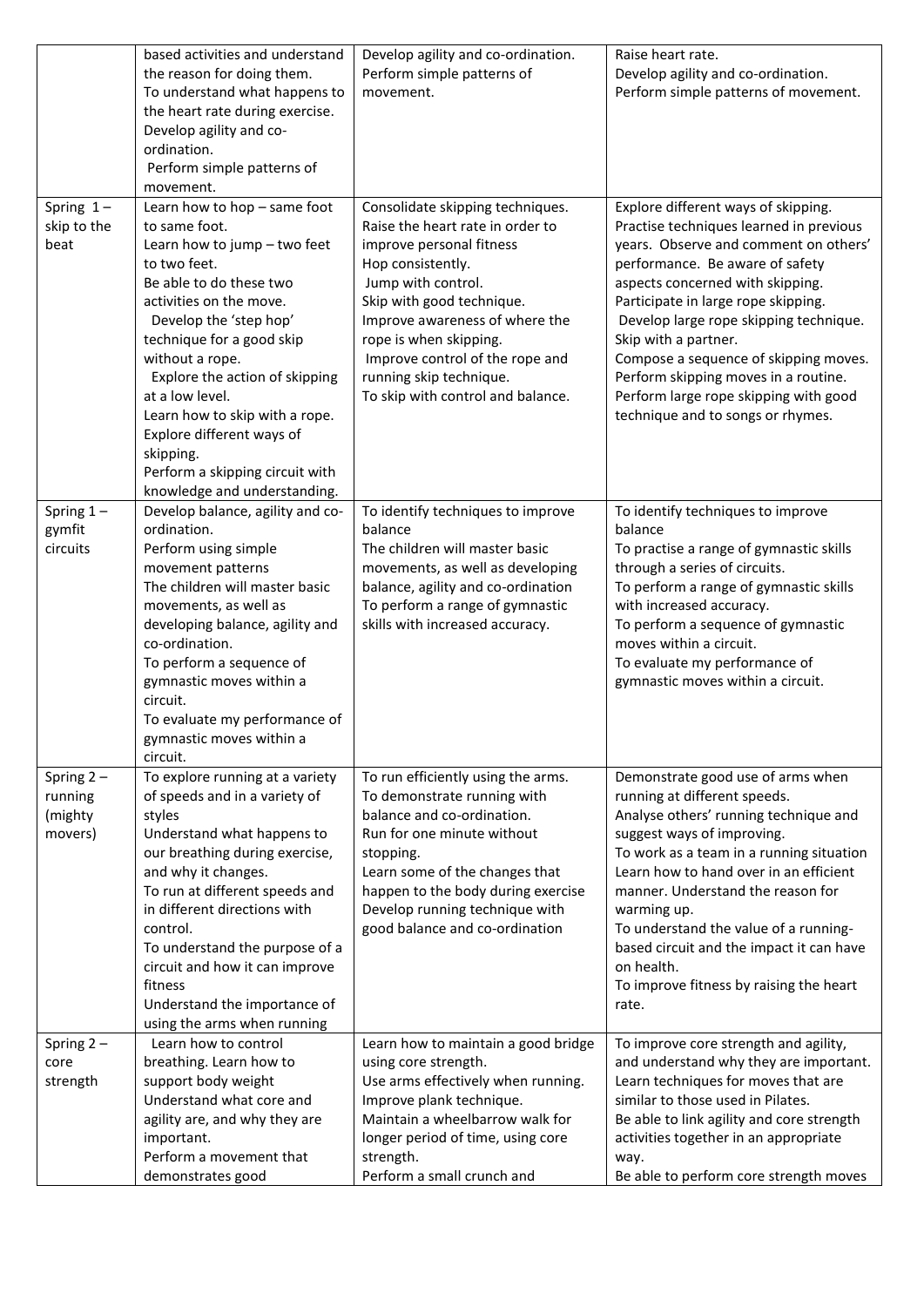|             | core control.                                           | understand what it does                             | with accuracy.                                                                |
|-------------|---------------------------------------------------------|-----------------------------------------------------|-------------------------------------------------------------------------------|
|             | Learn the technique for the                             | Perform a squat and diagonal body                   | Understand how hula hooping helps to                                          |
|             | plank, front support and back                           | twist, and understand why they are                  | improve core strength.                                                        |
|             | support.                                                | valuable exercises to do. Transfer                  |                                                                               |
|             | Be able to use the core to                              | weight from one foot to two feet.                   |                                                                               |
|             | maintain balance when                                   | Jump with accuracy using core                       |                                                                               |
|             | running.                                                | strength to maintain balance.                       |                                                                               |
|             | Support body weight on the                              |                                                     |                                                                               |
|             | hands using the core muscles                            |                                                     |                                                                               |
|             | to keep balanced.                                       |                                                     |                                                                               |
|             | Perform a wheelbarrow with a                            |                                                     |                                                                               |
|             | partner, with control.                                  |                                                     |                                                                               |
|             | Walk demonstrating good                                 |                                                     |                                                                               |
|             | posture and balance.                                    |                                                     |                                                                               |
|             | Develop more complex                                    |                                                     |                                                                               |
|             | footwork patterns on the SAQ                            |                                                     |                                                                               |
|             | ladders.                                                |                                                     |                                                                               |
|             | Use techniques already learned                          |                                                     |                                                                               |
|             | to improve performance                                  |                                                     |                                                                               |
| Summer 1-   | Know how to travel in different                         | Run with a change of speed.                         | Look up when running.                                                         |
| athletics   | ways. Be able to change from                            | Change direction when running,                      | Run at different speeds.                                                      |
|             | fast to slow.                                           | while maintaining balance.                          | Change direction.                                                             |
|             | Know how to hop, and how to                             | Use arms when jumping.                              | Know how to throw in a variety of ways.                                       |
|             | hop, travel and land safely on                          | Jump with balance and fluency.                      | Use legs as well as arms when throwing.                                       |
|             | two feet                                                | Know how to throw safely.                           | Know how to perform a standing long                                           |
|             | Know how to throw safely.                               | Know how to throw for distance.                     | jump, understanding the rules.                                                |
|             | Throw in a variety of ways.                             | To hurdle an obstacle and maintain                  | To understand the relay and passing the                                       |
|             | Decide which throwing method                            | effective running style.                            | baton                                                                         |
|             | is best for distance.                                   | Know the difference between                         | Know which techniques to use for long-                                        |
|             | Run with good balance and co-                           | running for speed and running for                   | distance running and which to use for                                         |
|             | ordination.                                             | distance.                                           | short-distance running.                                                       |
|             | Know how to jump from two                               | To complete an obstacle course with                 | Know how to start a race correctly                                            |
|             | feet.                                                   | control and agility.                                |                                                                               |
|             | To complete an obstacle course                          |                                                     |                                                                               |
| Summer 1-   | with control and agility<br>To master basic sending and |                                                     |                                                                               |
| ball skills | receiving techniques.                                   | To use hand-eye co-ordination to<br>control a ball. | Dribble a ball with greater control.<br>Roll or throw a ball at a target with |
|             | To develop balance, agility and                         | Move a ball using hands and feet.                   | accuracy.                                                                     |
|             | co-ordination.                                          | Know how to catch different objects.                | Develop the ability to control a ball                                         |
|             | Understand the overarm                                  | Target the receiver's hands when                    | while moving, throwing and catching it.                                       |
|             | throwing technique.                                     | throwing.                                           | Anticipate the ball and have the hands                                        |
|             | Understand when to use an                               | Watch the ball or object when trying                | ready to catch.                                                               |
|             | underarm throw.                                         | to catch it.                                        | Stop the ball in the hands without                                            |
|             | To develop receiving skills                             | Know how to throw overarm,                          | fumbling.                                                                     |
|             | To use ball skills in game-based                        | underarm and bounce pass.                           | Be ready to react quickly once the ball                                       |
|             | activities.                                             | Understand techniques for dribbling                 | has been caught.                                                              |
|             |                                                         | and passing a football.                             | Develop the underarm throwing                                                 |
|             |                                                         | Pass with accuracy.                                 | technique and introduce the overarm                                           |
|             |                                                         | Dribble with control.                               | throw                                                                         |
|             |                                                         | Catch the ball at different heights.                | To throw and hit a ball in different ways                                     |
|             |                                                         | Move with the ball, using hands.                    | (e.g. high, low, fast or slow).                                               |
|             |                                                         |                                                     | To apply skills and tactics in small-sided                                    |
|             |                                                         |                                                     | games.                                                                        |
| Summer 2-   | Develop agility and co-                                 | Develop agility and co-ordination.                  | To demonstrate the correct technique                                          |
| fitness     | ordination.                                             | Perform simple patterns of                          | for activities.                                                               |
| frenzy      | Perform simple patterns of                              | movement.                                           | Develop agility and co-ordination.                                            |
|             | movement.                                               | To understand the purpose of a                      | Perform simple patterns of movement.                                          |
|             | Understand the importance of                            | circuit and how it can improve                      | Use the correct running technique to                                          |
|             | using the arms when running.                            | fitness.                                            | complete a circuit.                                                           |
|             | Run quickly in a relay activity,                        | To skip with control and balance                    | Perform rope and non-rope skipping                                            |